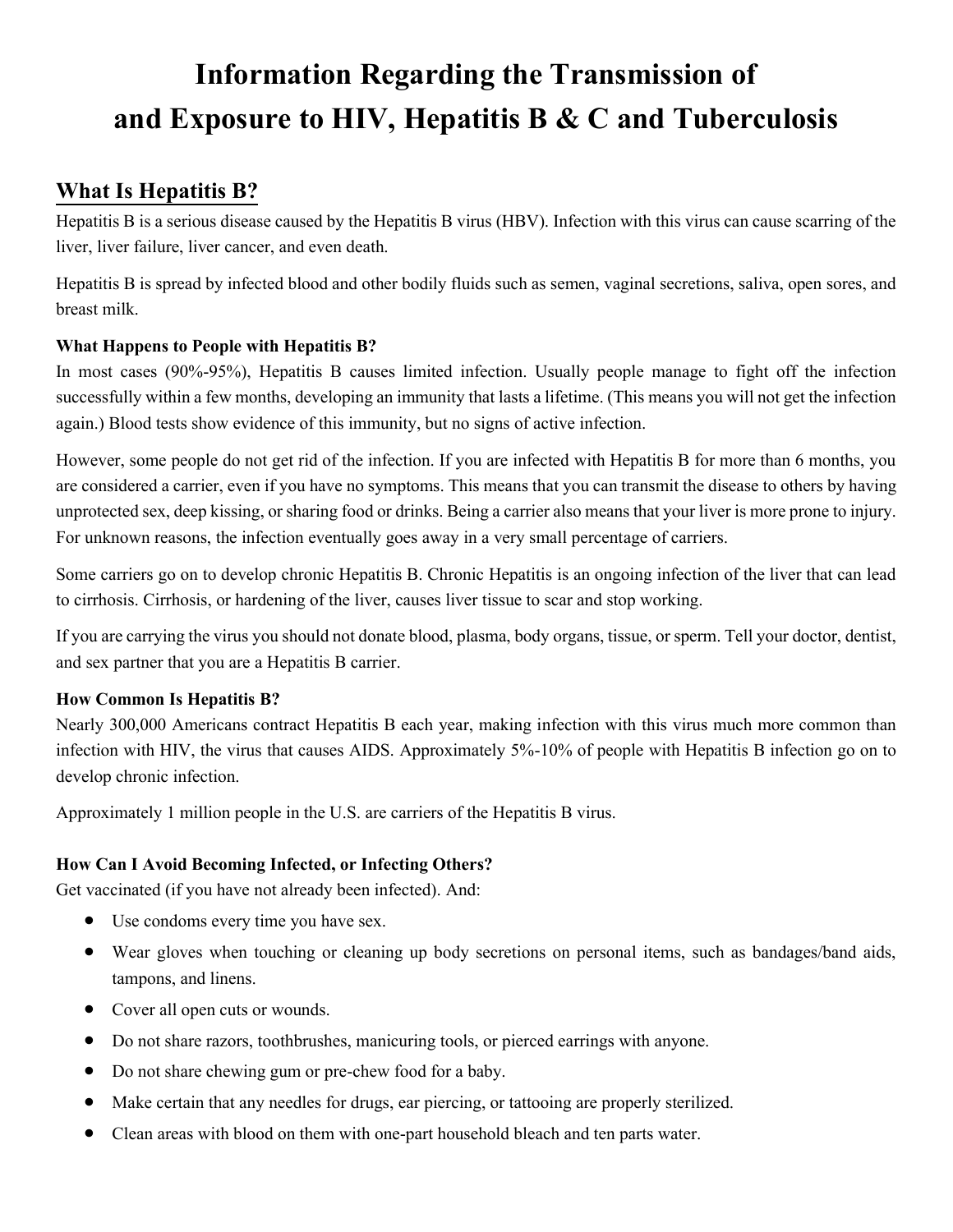# **What is hepatitis C?**

**A:** Hepatitis C is infection of the liver by the Hepatitis C virus. Hepatitis C is less common than Hepatitis A and B, but it is receiving more attention as a health problem today.

# **Q: What are the signs and symptoms of Hepatitis C?**

**A:** Hepatitis C infection typically has no symptoms for a long time, often a period of years. Without treatment, the infected liver becomes progressively damaged. This damage can eventually become irreversible, leading to liver failure (cirrhosis) or liver cancer. Some people do have symptoms, which may include tiredness, loss of appetite, nausea or abdominal discomfort. Unfortunately, many people do not see a doctor for these nonspecific discomforts.

## **Q: How do people get Hepatitis C?**

**A:** The Hepatitis C virus is carried in the blood and transmitted by "blood-to-blood" contact between persons. Until better screening of donated blood became available, blood transfusions were the most common cause. Today, the most common way people get Hepatitis C is by sharing equipment for injecting drugs. Hepatitis C is not transmitted by dayto-day social contact, such as kissing or hugging, sharing food or drinks, or using the same bathroom facilities.

# **Q: Is there a test for Hepatitis C?**

**A:** Most cases of Hepatitis C are identified when people have liver tests and the virus is discovered or when they have Hepatitis C antibody tests before donating blood. It is important to know that a positive Hepatitis C antibody test does not mean the person has a serious form of the disease. However, treatment is usually indicated to prevent more serious infection and liver damage.

# **Q: How is Hepatitis C treated?**

**A:** The usual treatment is with doses of interferon, a naturally occurring antiviral protein developed for use as a drug therapy. Treatment is more effective if the disease is detected at an early stage.

# **What is AIDS?**

AIDS is short for Acquired Immune Deficiency Syndrome. AIDS is a disease that slowly destroys the body's immune system. Without these important defenses, a person with AIDS cannot fight off germs and cancers.

HIV is the virus that causes AIDS. It kills an important kind of blood cell -- the CD4 T lymphocyte, or T cell. These T cells are the quarterbacks of the immune system. As they die off, the body becomes more and more vulnerable to other diseases. Germs take this opportunity to invade the body. The diseases they cause are called opportunistic infections (OIs for short). When people with HIV get these infections -- or when their CD4 T-cell levels get too low -- they have AIDS.

Usually it takes many years for HIV to weaken the body's immune system to the point of AIDS. Anti-HIV drugs help prevent this. Even when a person already has AIDS, the drugs can help a person get better.

Anti-HIV drugs let many people with HIV live healthy lives. Combinations of these powerful medicines work very well, but they often have serious side effects, such as vomiting, diarrhea, and fatigue. And people with HIV have to keep taking these drugs every day for the rest of their lives. Ask anyone who's taking these "drug cocktails" -- it's best to avoid getting HIV in the first place.

AIDS is a worldwide epidemic. Most cases are in Africa, but the disease is spreading most rapidly in Eastern Europe and Asia. Even if a cure were found tomorrow, AIDS will be the most deadly disease ever to plague mankind.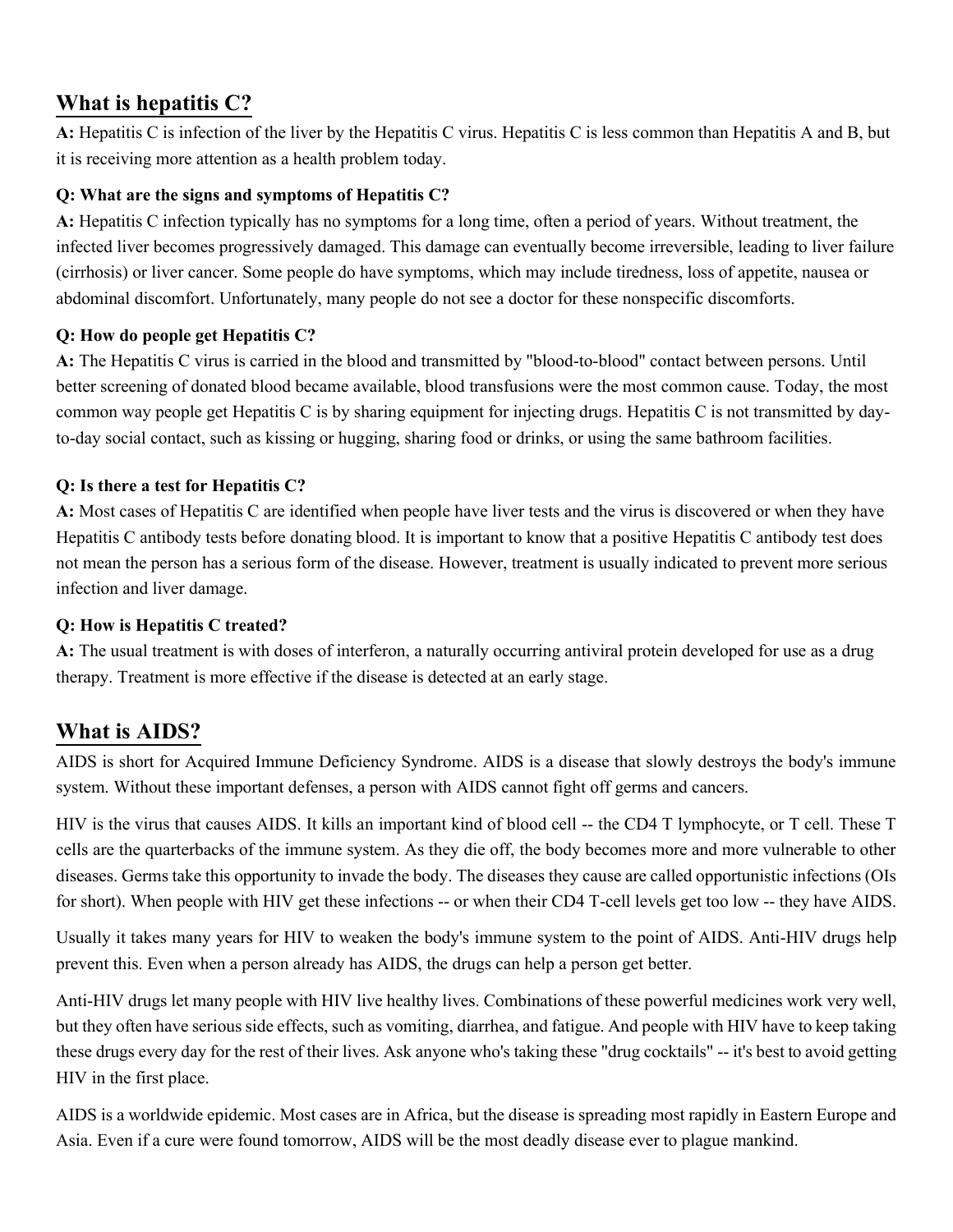#### **What Causes It?**

HIV -- human immunodeficiency virus -- causes AIDS. HIV infection is for life. There is no cure, but anti-HIV drugs keep HIV in check. Unfortunately, 95% of the world's HIV infected people cannot afford this medicine.

There are a few people who say HIV does not cause AIDS. Some are scientists, but none of them are AIDS experts. They offer only false hope and no answers. Overwhelming medical and scientific evidence shows that HIV is the AIDS virus. Every major health organization in the world says that HIV is a killer.

There are two main types of HIV -- HIV-1 and HIV-2. HIV-2 is rare outside Africa.

You cannot catch HIV unless another person's body fluids -- blood, semen, or vaginal secretions -- enter your bloodstream. This can happen through the tip of the penis, through the vagina, through the rectum, or through an open wound.

#### **HIV is spread:**

- By having sex without a condom. Vaginal and anal sex carry a high risk. The risk of getting HIV from oral sex is low.
- By sharing needles and/or syringes to inject drugs or steroids.
- From a mother to her infant during pregnancy, delivery, or breastfeeding.
- By getting a tattoo or piercing from a dirty needle.
- By transfusions, blood products, or organ transplants. This kind of transmission no longer happens in developed countries, which test all donated blood and organs for HIV.

You cannot get HIV from a toilet seat or from touching an infected person. You cannot get HIV from being sneezed or coughed or spit on by an infected person. You cannot get HIV from kissing (although there is a theoretical risk from very deep "French" kissing). You cannot get HIV from a mosquito, flea, or tick bite.

# **What is tuberculosis?**

Tuberculosis (TB) is a disease caused by bacteria. TB bacteria can attack any part of your body, but they usually attack the lungs.

## **How is TB spread?**

TB is spread through the air when a person with TB disease coughs or sneezes. People that spend a lot of time with an infected person may breathe in these bacteria and become infected.

#### **What is TB infection?**

In most people who become infected, the body is able to fight the infection. The bacteria are alive but inactive.

Sometimes, medicine is given to keep the infection from turning into TB disease. If you are infected, be sure to know the symptoms of TB disease and call your doctor right away if you have them.

#### **What is TB disease?**

TB bacteria become active if the body cannot stop them from growing. Some conditions that increase the risk that TB infection will progress to TB disease are HIV, cancer, diabetes, and malnutrition.

#### **What are the symptoms of TB disease?**